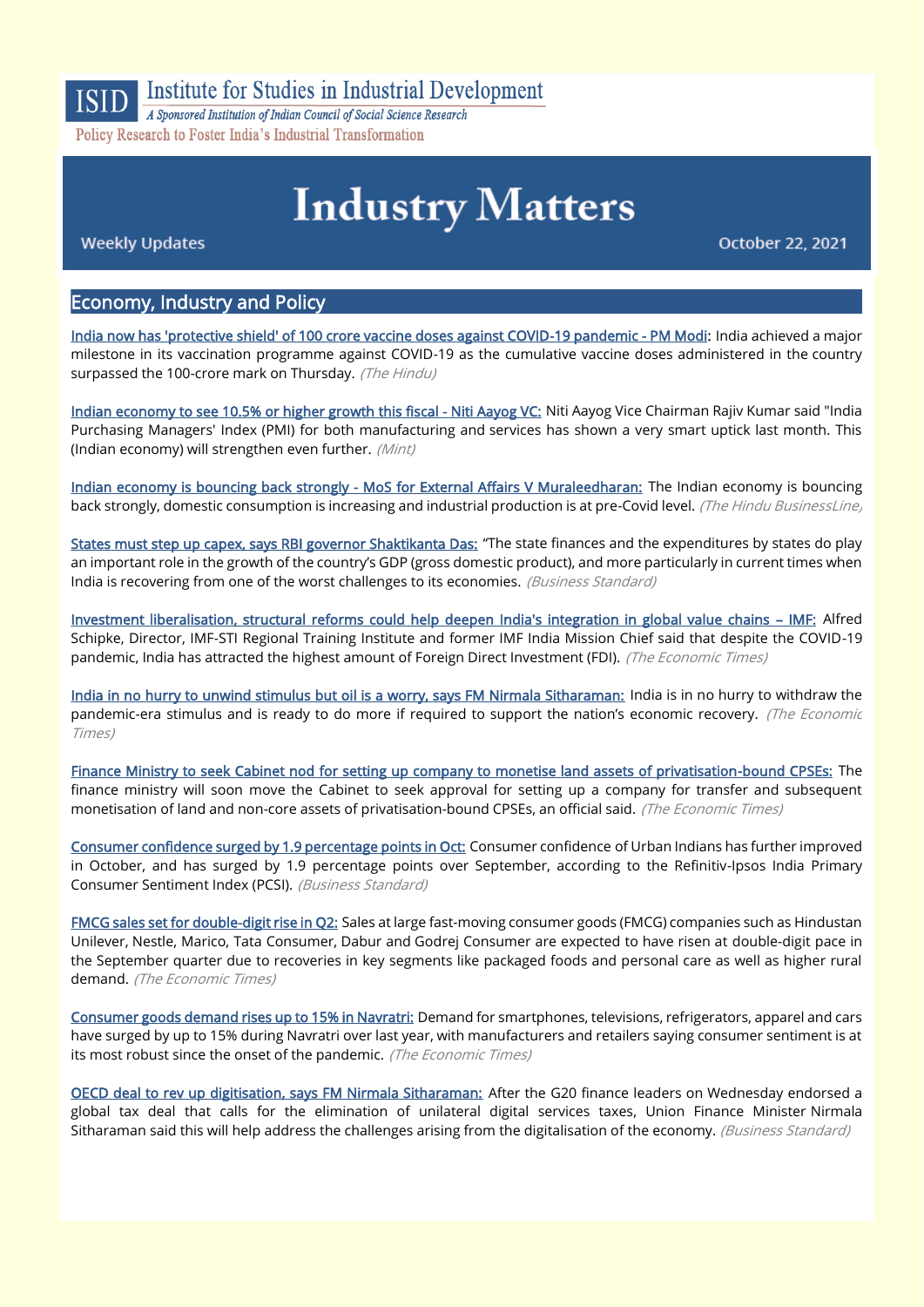#### Foreign Investments

[Govt may permit 20% FDI limit in LIC:](https://www.financialexpress.com/industry/govt-may-permit-20-fdi-limit-in-lic/2352715/?utm_source=whatsapp_web&utm_medium=social&utm_campaign=socialsharebuttons) Ahead of the mega initial public offer (IPO) of the Life Insurance Corporation (LIC) slated for the March quarter of the current financial year, the government will likely approve 20% foreign investment limit in LIC equity, an enabling provision aimed at attracting foreign investors in the IPO. (Financial Express)

[Some capital will flow out of India if US Fed does any tapering, warns IMF:](https://www.business-standard.com/article/economy-policy/some-capital-will-flow-out-of-india-if-us-fed-does-any-tapering-warns-imf-121101801113_1.html) The International Monetary Fund (IMF) has cautioned that any tapering by the US Federal Reserve and similar action by other central bankers would lead to some capital flow out of India even as the country has enough foreign exchange at the moment, amid high foreign direct and portfolio investments. (Business Standard)

[Opportunities galore in India for investors and industry stakeholders - Sitharaman to CEOs of major US giants:](https://economictimes.indiatimes.com/news/economy/foreign-trade/with-current-reset-in-global-supply-chain-opportunities-galore-in-india-for-investors-and-industry-stakeholders-nirmala-sitharaman/articleshow/87077767.cms) Opportunities are galore in India for all investors and industry stakeholders with the current reset in the global supply chain and clear-headed and committed leadership in the country, Finance Minister Nirmala Sitharaman has told CEOs of top American companies. (The Economic Times)

[K'taka makes strong pitch for more foreign investments in Dubai Expo 2020:](https://www.business-standard.com/article/economy-policy/k-taka-makes-strong-pitch-for-more-foreign-investments-in-dubai-expo-2020-121101700719_1.html) Highlighting Karnataka's "dominant position" in the Aerospace and Defence sector, the state government on Sunday made a strong pitch for more foreign investments in these sectors, at the Dubai Expo 2020. *(Business Standard)* 

[VLCC Health Care raises Rs 37 crore from foreign entity:](https://economictimes.indiatimes.com/industry/healthcare/biotech/healthcare/vlcc-health-care-raises-rs-37-crore-from-foreign-entity/articleshow/87082751.cms?utm_source=whatsapp_pwa&utm_medium=social&utm_campaign=socialsharebuttons&from=mdr) VLCC Health Care Ltd, which is set to come out with an initial share sale, has raised nearly Rs 37 crore by selling shares to a foreign entity. (The Economic Times)

[WK Life expands retail footprint, 30% product to be locally manufactured by Q1 2022:](https://economictimes.indiatimes.com/industry/cons-products/electronics/wk-life-expands-retail-footprint-30-product-to-be-locally-manufactured-by-q1-2022/articleshow/87080537.cms) "Now, we plan to open as many outlets as quickly as possible. We are introducing more made-in-India products and setting our factories by January-end. . (The Economic Times)

#### Trade Policy and Competitiveness

[Exports up 40.54% on-year in first fortnight of October:](https://economictimes.indiatimes.com/news/economy/indicators/exports-up-40-54-on-year-in-first-fortnight-of-october/articleshow/87111242.cms) India's exports in the first two weeks of October rose 40.54% yearon-year to \$15.13 billion. Of this, \$7.26 billion were clocked during October 8-14. (The Economic Times)

[Services exports may reach over \\$240 billion in 2021-22, need govt support](https://www.financialexpress.com/economy/services-exports-may-reach-over-240-billion-in-2021-22-need-govt-support-sepc/2352383/) - SEPC: Seeking incentives from the government, SEPC on Tuesday said the country's services exports are expected to reach over USD 240 billion during 2021- 22. (Financial Express)

[India to start talks for three more free trade agreements - Piyush Goyal:](https://www.financialexpress.com/economy/india-to-start-talks-for-three-more-free-trade-agreements-piyush-goyal/2350105/) Commerce and industry minister Piyush Goyal on Thursday said two more countries and a bloc of nations have evinced interest in forging trade pacts with India. (Financial Express)

[Government removes export curbs on all diagnostic kits, reagents:](https://economictimes.indiatimes.com/news/economy/foreign-trade/government-removes-export-curbs-on-all-diagnostic-kits-reagents/articleshow/87041459.cms) With COVID-19 cases coming down in the country, the government on Friday removed export curbs on all diagnostic kits and reagents including instruments, which are used in detection of coronavirus infections. (The Economic Times)

[Gem, jewellery exports rise 29% to Rs 23,259 cr in Sept following Covid disruption:](https://economictimes.indiatimes.com/industry/cons-products/fashion-/-cosmetics-/-jewellery/gem-jewellery-exports-rise-29-to-rs-23259-cr-in-sept-following-covid-disruption/articleshow/87062609.cms) Gems and jewellery exports rose by 29.67% to Rs 23,259.55 crore in September 2021 compared to Rs 17,936.86 crore in the year-ago month, according to the Gem and Jewellery Export Promotion Council (GJEPC). (The Economic Times)

#### Corporate Sector

[Decision on Air India will give new energy to aviation sector - PM Modi:](https://economictimes.indiatimes.com/industry/transportation/airlines-/-aviation/decision-on-air-india-will-give-new-energy-to-aviation-sector-pm-modi/articleshow/87156146.cms) With Air India set to be acquired by Tata group, Prime Minister Narendra Modi on Wednesday said the decision on the national carrier will give new energy to the country's aviation sector. (The Economic Times)

[Govt paying Rs 20 cr daily on Air India, wants quick handover-DIPAM Secy:](https://www.business-standard.com/article/companies/govt-paying-rs-20-cr-daily-on-air-india-wants-quick-handover-dipam-secy-121101700233_1.html) Indian taxpayers will no longer have to pay Rs 20 crore per day to keep the loss-making Air India flying. (Business Standard)

[Regulatory changes for related-party transactions to boost corporate governance - Fitch:](https://economictimes.indiatimes.com/news/company/corporate-trends/regulatory-changes-for-related-party-transactions-to-boost-corporate-governance-fitch/articleshow/87106710.cms) The revised related-party transaction norms will widen the scope of scrutiny and limit the ability of large shareholders – often the founder family or promoters – to enter into such transactions without the approval of minority shareholders. (The Economic Times)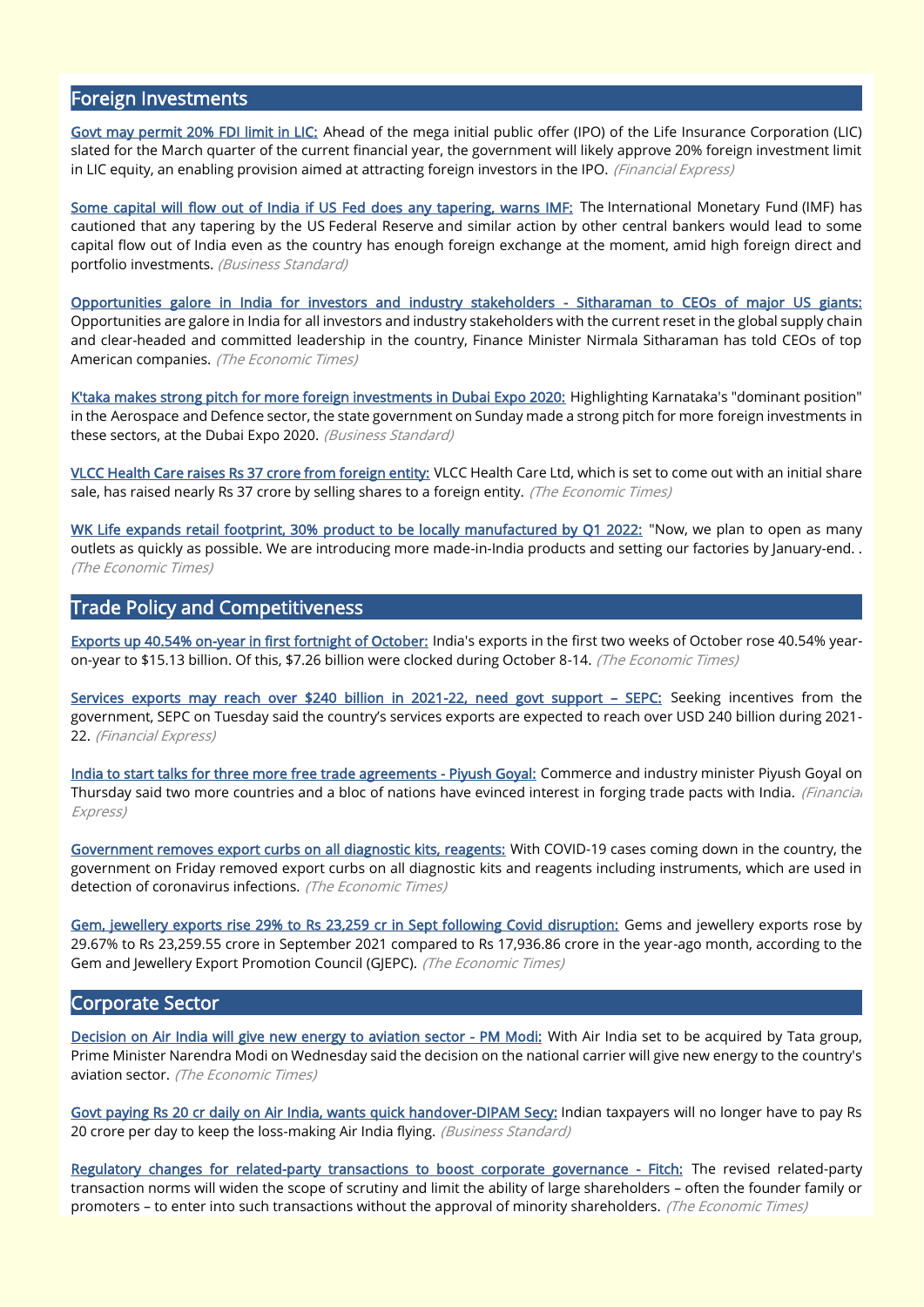[Reliance to acquire 40% stake in Manish Malhotra brand company:](https://economictimes.indiatimes.com/industry/cons-products/fashion-/-cosmetics-/-jewellery/reliance-to-acquire-40-stake-in-manish-malhotra-brand-company/articleshow/87042271.cms) Mukesh Ambani-led Reliance Industries Ltd has agreed to buy a 40% stake in a company owned by fashion designer Manish Malhotra, as part of a strategy to accelerate the 16 year-old couture-house's growth plans in India and abroad. (The Economic Times)

#### MSMEs and Start-ups

[Indian startups raise \\$10 billion in a quarter for the first time, report says:](https://economictimes.indiatimes.com/tech/startups/indian-startups-raise-10-billion-in-a-quarter-for-the-first-time-report-says/articleshow/87106975.cms) A total of \$10.9 billion across 347 deals in the third quarter of calendar year 2021, according to a PwC India report titled 'Startup Perspectives - Q3 CY21' that was released on Monday. (The Economic Times)

[The two startups at the doors of India's unicorn club:](https://www.livemint.com/companies/start-ups/globalbees-lenskart-s-new-d2c-unit-to-turn-unicorns-11634668283484.html) Lenskart plans to launch the D2C platform and carve it out as a separate unit while raising an undisclosed sum from New York-based Falcon Edge, the people cited above said on condition of anonymity. (Mint)

[Close to half of retail, MSME loans to move to digital lending in 2-3 yrs - Union Bank MD:](https://bfsi.economictimes.indiatimes.com/news/banking/close-to-half-of-retail-msme-loans-to-move-to-digital-lending-in-2-3-yrs-union-bank-md/87034621) With digitization gaining pace, close to 50 per cent of retail and MSME loans offered by banks will shift to digital lending platforms over the next two to three years, CEO Rajkiran Rai G said on Thursday. (The Economic Times)

[HDFC Bank, Mastercard, others launch \\$100 mn credit facility for MSMEs:](https://economictimes.indiatimes.com/small-biz/sme-sector/hdfc-bank-mastercard-others-launch-100-mn-credit-facility-for-msmes/articleshow/87182352.cms) HDFC Bank, Mastercard, US International Development Finance Corporation (DFC), and US Agency for International Development (USAID) on Thursday launched a \$100 million credit facility to encourage small businesses in India to digitize. (The Economic Times)

[Mudra NPAs rise as Covid hits MSMEs:](https://www.financialexpress.com/industry/banking-finance/mudra-npas-rise-as-covid-hits-msmes/2352779/?utm_source=whatsapp_web&utm_medium=social&utm_campaign=socialsharebuttons) The ratio of gross non-performing assets (NPAs), or bad loans, in the loans outstanding under the Pradhan Mantri Mudra Yojana (PMMY) stood at 11.98% as on March 31, 2021. (Financial Express)

#### Employment and Industrial Relations

[Employment ambit may be widened to include gig and platform workers:](https://economictimes.indiatimes.com/jobs/employment-ambit-may-be-widened-to-include-gig-and-platform-workers/articleshow/87122198.cms) The government is considering tweaking how it defines 'employment' to widen coverage to include new forms of the workforce, including gig and platform workers and Anganwadi workers, ahead of a new national policy that will seek to ensure a fair deal to workers. (The Economic Times)

[Employment could expand in October:](https://www.business-standard.com/article/opinion/employment-could-expand-in-october-121101801323_1.html) An extraordinary September saw 8.5 million additional people being employed. Recent history tells us that gains in employment made in a month are easily wiped out in subsequent months and the net gain over a few months turns out to be negligible. (Business Standard)

Blue collar hiring sees significant uptick across job categories - Qlobs data: There has been a 320% growth in overall new job openings added in the blue collar hiring market during Q2 (July-September) of FY22 compared to the previous quarter. (The Economic Times)

#### Industrial Finance

[Indian banks face rise in bad loans to 8-9% of lending - CRISIL:](https://economictimes.indiatimes.com/industry/banking/finance/banking/indian-banks-face-rise-in-bad-loans-to-8-9-of-lending-crisil/articleshow/87135072.cms) Indian banks are likely to see a rise in gross non-performing assets (NPA) to 8-9% of total lending at the end of this fiscal year from 7.5% last year, rating agency CRISIL said in a report on Tuesday. (The Economic Times)

[PSBs told to push for financial inclusion, expand insurance coverage:](https://www.business-standard.com/article/economy-policy/psbs-told-to-push-for-financial-inclusion-expand-insurance-coverage-121102100162_1.html) Banks have been given a broad outline by the government, ranging from financial inclusion to signing co-lending agreements with non-banking financial companies (NBFCs) and microfinance institutions (MFIs). (Business Standard)

[Industrial credit continues to lag personal loans for the second consecutive month in August:](https://bfsi.economictimes.indiatimes.com/news/industry/industrial-credit-continues-to-lag-personal-loans-for-the-second-consecutive-month-in-august/87171722) The share of industrial credit in banks loans, after years of sluggish growth, declined to a record low of 26 per cent during the first five months of FY22, down from 26.6 per cent during FY21. (The Economic Times)

#### Technology and Innovation

[Govt to roll out 5-year strategic perspective plan to make India big tech player - Rajeev Chandrasekhar:](https://economictimes.indiatimes.com/news/economy/policy/govt-to-roll-out-5-year-strategic-perspective-plan-to-make-india-big-tech-player-rajeev-chandrasekhar/articleshow/87139830.cms) The government is looking at rolling out a five-year strategic perspective plan to make India a significant tech player. (The Economic Times)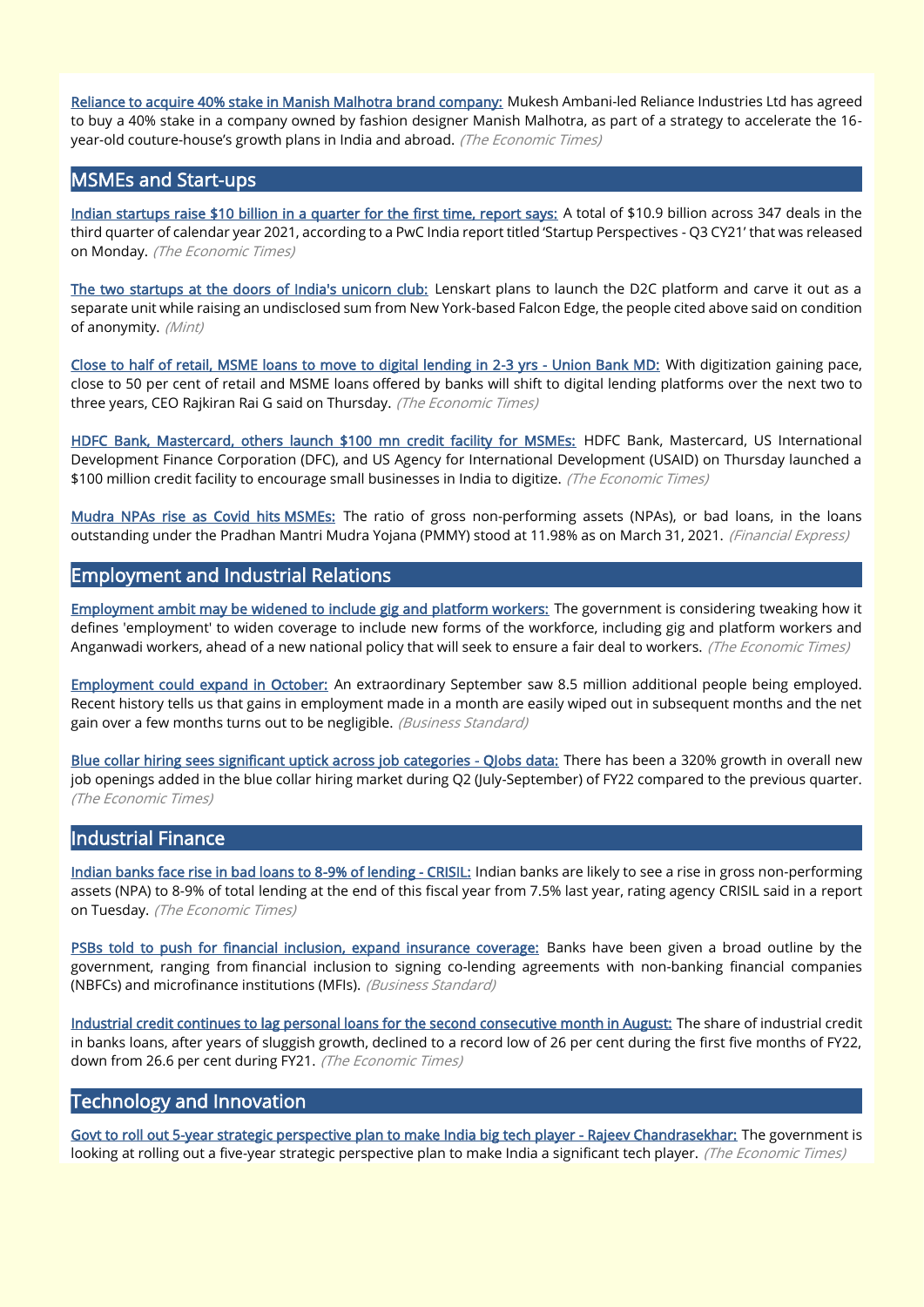[NITI Aayog launches Geospatial Energy Map of India:](https://economictimes.indiatimes.com/industry/energy/power/niti-aayog-launches-geospatial-energy-map-of-india/articleshow/87126167.cms) "NITI Aayog in collaboration with Indian Space Research Organisation (ISRO) has developed a comprehensive Geographic Information System (GIS) Energy Map of India with the support of Energy Ministries of Government of India,". (The Economic Times)

[L&T makes entry into online learning space with L&T EduTech:](https://www.thehindubusinessline.com/news/education/lt-makes-entry-into-online-learning-space-with-lt-edutech/article37009170.ece) Marking its entry into the high potential space of virtual learning, Larsen & Toubro (L&T) has announced the launch of L&T EduTech aimed at bridging the gap between the competence of young engineers and industry expectations. (The Hindu BusinessLine)

#### Industrial Infrastructure, Clusters and SEZs

[Gati Shakti master plan may help cut logistics cost to 8% of GDP:](https://www.business-standard.com/article/economy-policy/gati-shakti-master-plan-may-help-cut-logistics-cost-to-8-of-gdp-121101500037_1.html) High logistics cost typically impacts the competitiveness of domestic goods in the international market, while lowering it can boost domestic manufacturing. (Business Standard)

[PM Modi inaugurates Kushinagar International Airport in Uttar Pradesh; To boost tourism in the region:](https://www.financialexpress.com/infrastructure/airlines-aviation/pm-modi-inaugurates-kushinagar-international-airport-in-uttar-pradesh-to-boost-tourism-in-the-region/2353069/) After inaugurating the international airport, the Prime Minister said it will boost tourism and connectivity, while also helping establish an entire economic ecosystem in the region as well as generate new job opportunities. (Financial Express)

[Madhya Pradesh govt announces electricity subsidy of over Rs 20,700 cr:](https://economictimes.indiatimes.com/industry/energy/power/madhya-pradesh-govt-announces-electricity-subsidy-of-over-rs-20700-cr/articleshow/87133844.cms) Madhya Pradesh Chief Minister Shivraj Singh Chouhan on Tuesday announced a subsidy of over Rs 20,700 crores on electricity, with an aim to provide cheap electricity to farmers and domestic consumers. (The Economic Times)

[Central Vista - L&T lowest bidder for construction of 3 buildings of Common Central Secretariat:](https://economictimes.indiatimes.com/industry/indl-goods/svs/construction/central-vista-lt-lowest-bidder-for-construction-of-3-buildings-of-common-central-secretariat/articleshow/87116508.cms) Infrastructure firm Larsen & Toubro Limited on Monday emerged as the lowest bidder for the construction and maintenance of the first three buildings of the Common Central Secretariat under the Central Vista redevelopment project. (The Economic Times)

[P&G to invest Rs500 crore to drive India's rural growth story:](https://economictimes.indiatimes.com/industry/cons-products/fmcg/pg-to-invest-rs500-crore-to-drive-indias-rural-growth-story/articleshow/87129731.cms) Procter & Gamble India said it will invest Rs 500 crore through its 'Rural Growth Fund' to accelerate growth in the Indian rural market, home to more than 800 million people, whose purchase behaviour is largely linked to farm output. (The Economic Times)

[IL&FS seeks NCLT approval to place Rs 4,000 crore of assets in InvIT:](https://www.business-standard.com/article/finance/il-fs-seeks-nclt-approval-to-place-rs-4-000-crore-of-assets-in-invit-121101600060_1.html) The IL&FS group has sought approval from the National Company Law Tribunal (NCLT) to move five highway assets of the beleaguered group to an infrastructure investment trust (InvIT). An independent assessment has valued the projects at Rs 4,000 crore, said a company spokesman while confirming the development. (Business Standard)

[A new Quad? India, Israel, US and UAE agree to establish joint economic forum:](https://economictimes.indiatimes.com/news/economy/foreign-trade/india-israel-us-and-uae-agree-to-establish-joint-economic-forum/articleshow/87139659.cms) In what could mark the emergence of a new Quad, India-USA-Israel-UAE in the first ever meeting of their foreign ministers have explored possibilities for joint infrastructure projects in the fields of transportation, technology, maritime security, economics and trade, as well as for additional joint projects. (The Economic Times)

#### Sustainable Industrialisation

[Tata Power looking to raise \\$500 million for renewables unit:](https://economictimes.indiatimes.com/industry/renewables/tata-power-looking-to-raise-500-million-for-renewables-unit/articleshow/87033681.cms) Tata Power is in talks with large pension and sovereign asset managers, including Canada Pension Plan Invest Board (CPPIB) and Government of Singapore Investment Corp. (GIC), to raise at least \$500 million ahead of a planned initial public offering (IPO) by its renewable energy unit. (The Economic Times)

[India only G20 nation well on track to achieve Paris agreement goal](https://economictimes.indiatimes.com/news/india/india-only-g20-nation-well-on-track-to-achieve-paris-agreement-goal-kant/articleshow/87134153.cms) – Kant: Addressing 'Schneider Innovation India summit 2021' virtually, Kant said India introduced the faster adoption of electric mobility policy which is facilitating India's transition to clean mobility. (The Economic Times)

#### Sectoral News

[More trust, transparency in defence sector than ever before](https://indianexpress.com/article/cities/delhi/more-trust-transparency-in-defence-sector-than-ever-before-pm-7573179/) – PM: After dedicating seven new state-run defence firms replacing the Ordnance Factory Board, the prime minister said a single-window system has been put in place instead of stagnant policies to develop India as a major producer of defence equipment. (The Indian Express)

[PM Modi meets global oil executives, urges to boost local production:](https://www.business-standard.com/article/economy-policy/pm-modi-meets-global-oil-and-gas-ceos-focus-on-increasing-domestic-output-121102001518_1.html) India wants to increase domestic oil and gas production after it has undertaken reforms in the sector to attract investment. (Business Standard)